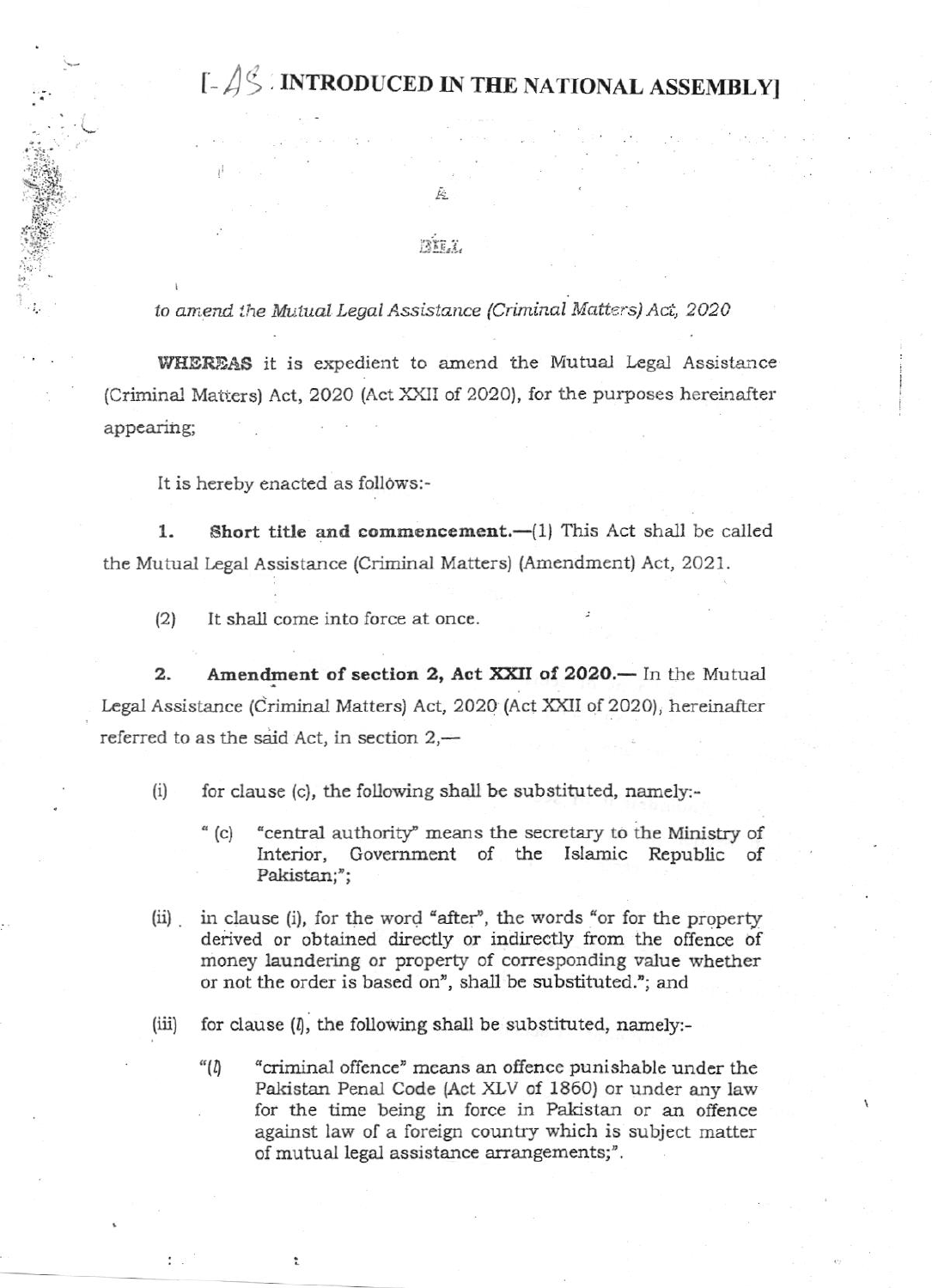Amendment of section 4, Act XXII of 2020.- In the said 3. Act, in section 4,-

 $\left( i\right)$ 

after sub-section (1), the following new sub-section shall be inserted, namely:-

"(1A) All the request of mutual legal assistance shall be processed and decided by the central authority expeditiously."; and

- in sub-section  $(2)$ ,—  $(ii)$ 
	- in clause (a), for the word "offence", the word "matter"  $(a)$ shall be substituted; and
	- in clause (b), for the word "offence", the word "matter"  $(b)$ shall be substituted.

Amendment of section 5, Act XXII of 2020.- In the said 4. Act, in section 5, in sub-section (1), for the colon, a full-stop shall be substituted and thereafter the existing proviso shall be omitted.

5. Amendment of section 8, Act XXII of 2020.— In the said Act, in section 8, in sub-section (1), for the words "investigations commenced or proceedings instituted", the words "criminal matters", shall be substituted.

6. Amendment of section 17, Act XXII of 2020.- In the said Act, in section 17, in sub-section (1), clause (d) shall be omitted.

Amendment of section 18, Act XXII of 2020.- In the said 7. Act, in section 18, in sub-section (1), for the words "Unless otherwise authorized by law", the words "Under the said Act", shall be substituted.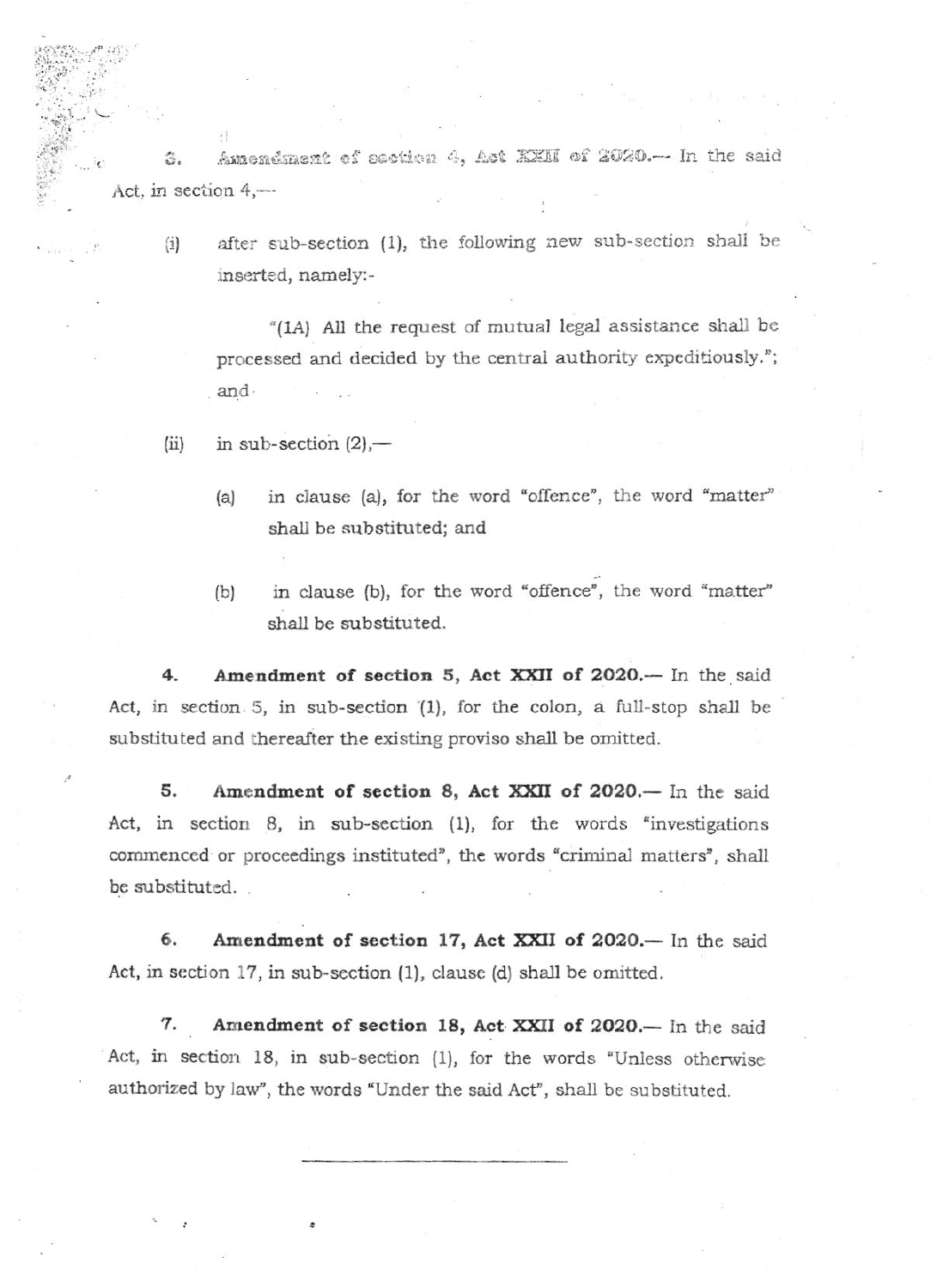### Na. 4/72/2009-Law GOVERNMENT OF PAKISTAN MINISTRY OF INTERIOR \*\*\*\*

lslamabad, the June, <sup>2021</sup>

#### STATEMENT OF OBJECTS AND REASONS

## Subject: AMENDMENT IN MUTUAL LEGAL ASSISTANCE (CRIMINAL MATTER) AMENDMENT) ACT, 2021.

lncrea5e in transnatlonal organized crime has made it necessary for international community and Pakistan to improve effectiveness of legal instruments. Lack of uniformity in law and weak coordination mechanism between countries affects combating of crimes across borders. In order to overcome these challenges, essential legal cover was required. International cooperation in criminal matters through mutual legal assistance and extradition is intended to bridge existing gaps in respective countries toward effective law enforcement. The requested state will provide mutual legal support to the requesting state by executing necessary actions on its territory in any specific criminal case warranting shared assistance.

 $S$ h. Kas l

(sheikh Rashld Ahmed) Minister of lnterior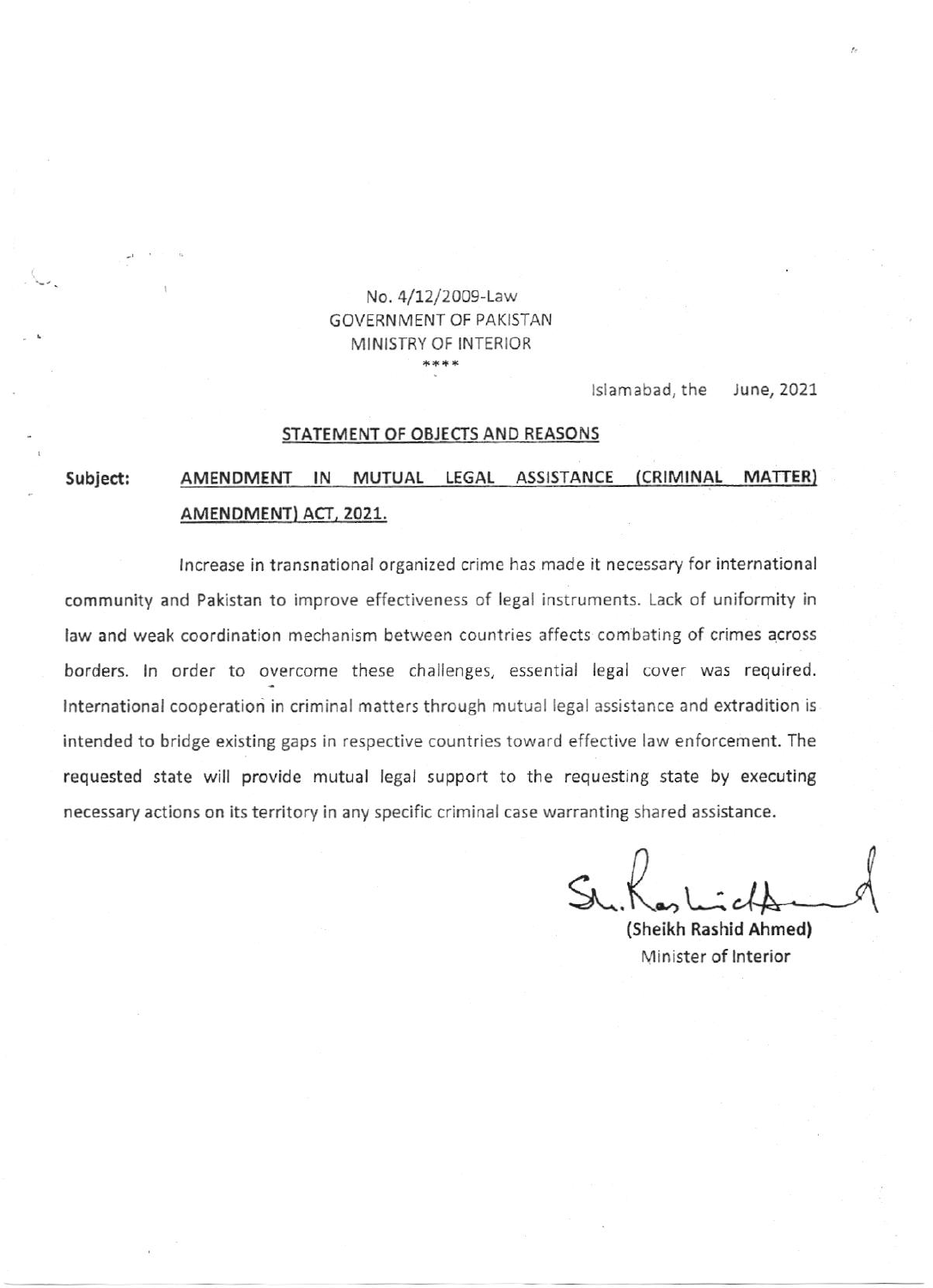[قومی اسمبلی میں پیش کرنے کے لئے]

باہمی قانونی معاونت ( فوجداری معاملات )ا کیٹ، پہو میں ترمیم کرنے کابل

ہرگاہ کہ بیرقرین مصلحت ہے کہ بعدا زیں رونما ہونے والی اغراض کے لئے ، یا ہمی قانو نی معاونت (فوجداری معاملات)ا یکٹ،۲۰۲۰ء(ایکٹ1۲بابتہ ۲۰۲۰ء) میں ترمیم کی جائے؛ بذريعه مذاحسب ذيل قانون دضع كياجا تاہے:۔ مختصر عنوان اورآغاز نفاذ: به (I) میرایک باجی قانونی معادنت (نوجداری معاملات) (ترمیمی) ایکٹ ا۲۰۲۱ءکےنام سے موسوم ہوگا۔ ٢\_ ایکٹ نمبر٢٢ پابت ٢٠٢٠ ءکی وفعہ آگی ہر میم :۔ پہی قانونی معادنت (فوجداری معاملات) ا يكث ٢٠٢٠م(ا يكث نمبر٢٢ بابت ٢٠٢٠م) ميں، بعدازيں جس كاحوالہ مذكوره ايكث كے طور بردياً گيا ہے، كى دفعة اميس،۔۔۔ (اوّل) شق (ج) میں حسب ذیل کوتبدیل کردیاجائے گا، یعنی:۔ ''(ج) ''مرکزی اتھارٹی'' سے اسلامی جمہوریہ پاکستان کی وزارت داخلہ کاسکرٹری مرادے؛''؛ (دوم) شق(اوّل) میں،لفظ بعد کوالفاظ یاجائیداد کے لئے جو ہلاداسطہ پابلواسط تطہیر زر کے جرم سےاخذیا حاصل کی گئی ہو پامتطابق قیمت کی جائیدادخواہ حکم اس کی بنیاد پر ہو یانہ ہو''،سےتبدیل کردیاجائے گا۔'' اور (سوم) شق(ل) کو،حسب ذیل سے تبدیل کردیاجائے گا، یعنی:۔ ''(ل) ''فوجداری جرم'' سے ایبا جرم مراد ہے جو مجموعہ تعزیرات پاکستان (ایکٹ ۴۵ بابت ۱۸۶۰ء) یا پاکستان میں نافذ العمل کسی بھی قانون کےتحت پاکسی غیرملکی قانون کےخلاف جرم ہوجو کہ باہمی قانونی معاونت کےانظامات کی شئے متنازع ہے،''۔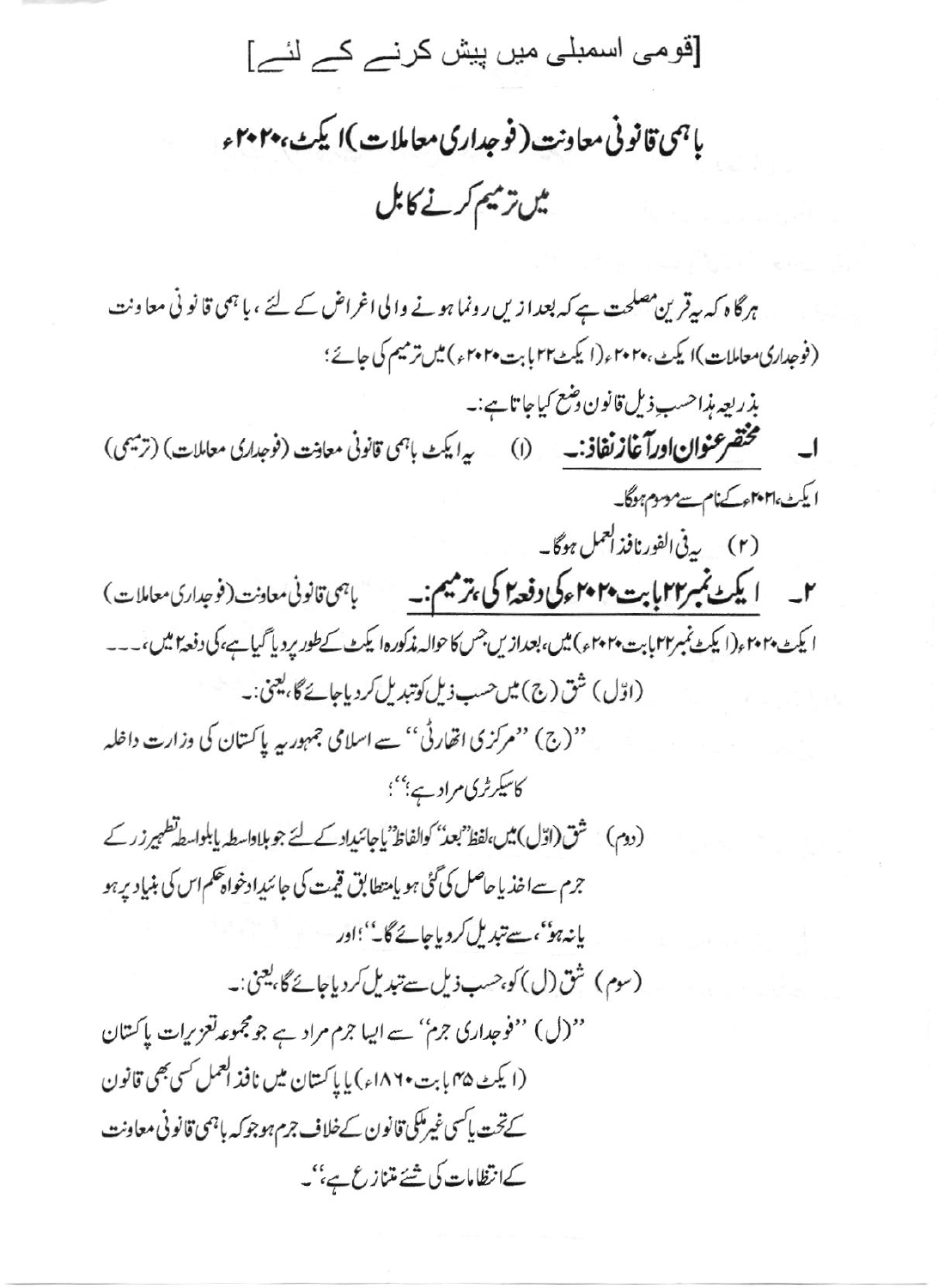## 命りゆ

(اوّل) ذیلی دفعہ(۱) کے بعد،حسب ذیل نئی ذیلی دفعہ شامل کردی جائے گی، یعنی:۔ ''(ا الف) مرکزی اتھارٹی کی جانب سے باہمی قانونی معاونت کی تمام استدعا کی ہے گجلت کارروائی کی جائے گی اور اسٰ کا فیصلہ کیا حائے گا''؛اور (دوم) ذیلی دفعہ(۲) میں،۔۔۔ (الف) شق (الف) ميں،لفظ''جرم''،کولفظ'' معاملہٰ'' سے تبدیل کر دیاجائے گا؛اور (ب) شق(ب) میں،لفظ''جرم''،کولفظ''معاملہٗ' سے تبدیل کردیاجائے گا۔ مهم \_\_ **ايکٹ نمبر۲۲ بابت ۲۰ ۴۰ ء کی ، دفعہ ۵ کی ترمیم : \_\_**\_ مذکورہ ايکٹ ميں ، دفعہ ۵ ميں، ذيلی دفعہ (۱) میں،رابطہ کو، ختمہ سے تبدیل کردیاجائے گااوراس کے بعد موجودہ فقرہ شرطیہ کوحذف کردیاجائے گا۔ ۵\_\_ ایکٹ نمبر۲۲ مایا بت ۲۰ ۴۰ ء کی، دفعہ ۸ کی ترمیم :۔ پند دره ایکٹ میں، دفعہ ۸ میں، ذیلی دفعہ (١) میں،الفاظ''تحقیقات کےآغازیا کارروائیوں کےشروع کرتے'' کو،الفاظ''فوجداری معاملات'' سے تبدیل کردیا حائے گا۔ .<br>٧ \_\_\_ ایکٹ نمبر٢٢ پابت ٢٠٢٠ ء کی ،دفعہ ۱۷ کی ترمیم:۔ مذکورہ ایکٹ میں،دفعہ ۱۷ میں،ذیلی دفعہ (۱)میں شق( د )حذف کردی جائے گی۔ ے۔ **ایکٹ نمبر۲۲ بابت ۲۰۲۰ ءکی، دفعہ ۱۸ کی ترمیم:**۔ م*ذک*ورہ ایکٹ میں، دفعہ ۱۸میں، ذیلی دفعہ (۱) میں،الفاظ''بجزاس کے کہ بصورت دیگر قانون کی جانب سے مجاز کیا گیاہو'' کو،الفاظ''مڈکورہ ایکٹ کے تحت'' سے تېدىل كردىياجائےگا۔